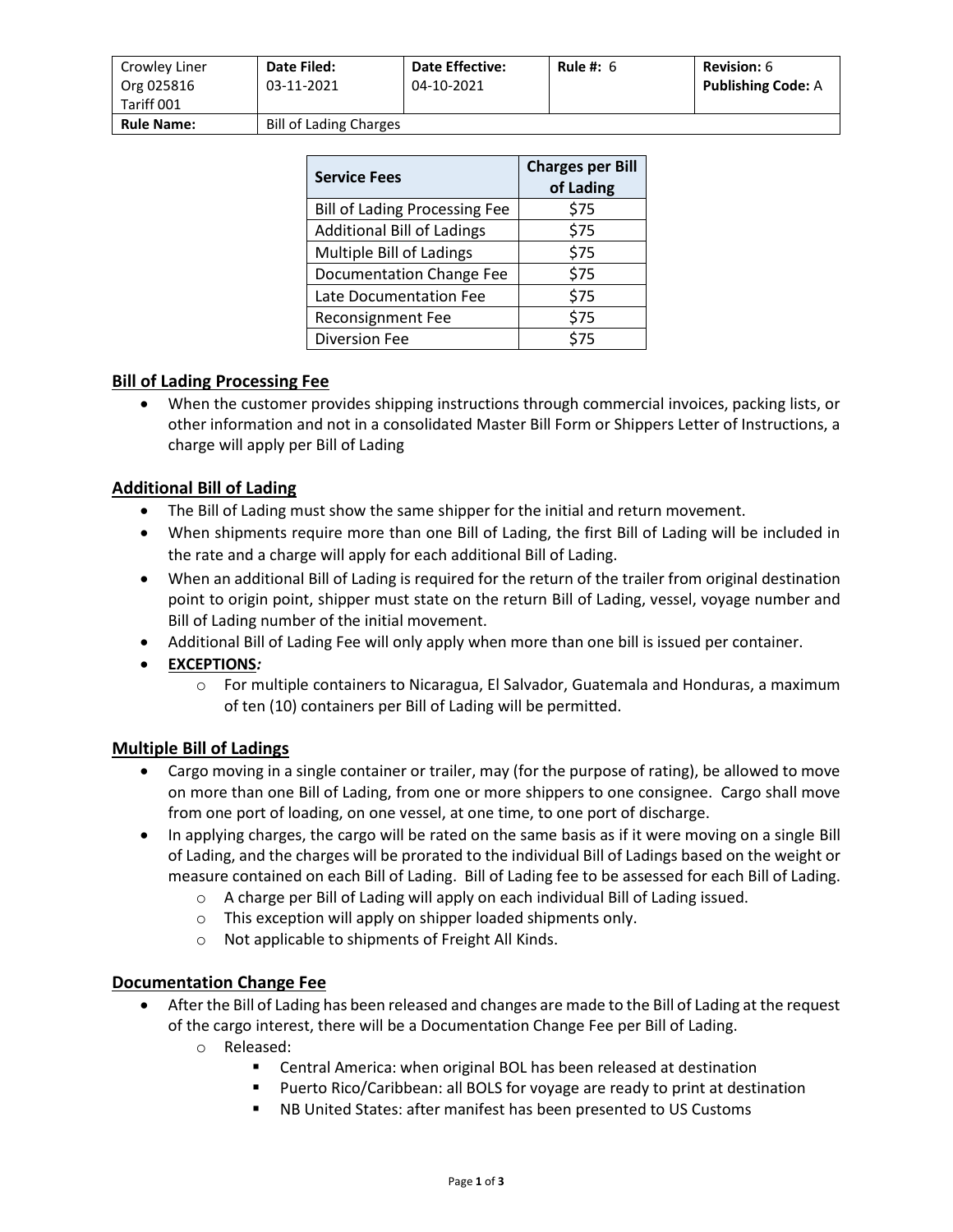| Crowley Liner<br>Org 025816<br>Tariff 001 | Date Filed:<br>03-11-2021     | <b>Date Effective:</b><br>04-10-2021 | Rule #: $6$ | Revision: 6<br><b>Publishing Code: A</b> |
|-------------------------------------------|-------------------------------|--------------------------------------|-------------|------------------------------------------|
| <b>Rule Name:</b>                         | <b>Bill of Lading Charges</b> |                                      |             |                                          |

- Charge will apply on all cargo imported or exported to/from the United States.
- If change to a document is due to a diversion or reconsignment this rule is not applicable.
- **EXCEPTIONS:**
	- o Charge will not apply on first bill correction for Apparel and Refrigerated Cargo from Dominican Republic, Costa Rica, El Salvador, Guatemala, Haiti, Honduras, Nicaragua, and Panama.

## **Late Documentation Fee**

- When southbound documents are received from cargo interest after documentation cut off time, a charge per Bill of Lading will apply.
- If the ITN (Internal Transaction Number) is received after the documentation cut-off, causing cargo to miss the sailing a \$150 per Container charge will be assessed on the Bill of Lading.
- Any demurrage charges incurred as a result will also be applicable.

## **Reconsignment/ Diversion Fee**

- Reconsignment is a change in the name or address of the Consignee, Order Party, or both, which does not involve a change in the port of physical destination under the contract of carriage.
- A request for the reconsignment or diversion of a shipment to effect a change in the name or address of a Consignor or Consignee, a change in the destination or place of delivery will be accepted subject to the following provisions:
	- o **CONDITIONS:**
		- Request for reconsignment or diversion must be made in writing to water carrier and the water carrier must be satisfied that the party making the request has the authority to do so. Conditional or qualified request for reconsignment or diversion will only be accomplished if shipment is in water carrier's possession. Reconsigment will not be billed for changes in the name or address of a consignor or consignee when corrections are made prior to the release of the bill(s) of lading.
		- **E** A shipment which has been tendered for delivery may not thereafter be reconsigned or diverted but may be reshipped. A shipment may not be reconsigned, diverted, or reshipped in violation of an embargo.
		- Only entire shipments (not portions of shipments) may be reconsigned or diverted.
		- Carrier will make diligent efforts to execute valid reconsignment or diversion orders, but will not be responsible if, despite such efforts, reconsignments or diversion is not affected.
		- Reconsignment or diversion in Puerto Rico, Virgin, Leeward or Winward Islands will be permitted only on shipments where the new destination or point of delivery is within the same basing point as the original billed destination or point of delivery. Requests to reconsign or divert shipments to destinations or points of delivery outside the original basing point will be handled only on a reshipment basis and at local trucking rates (if applicable).
		- Reconsignment or diversion in the United States will not be permitted.

### • **LATIN AMERICA EXCEPTIONS:**